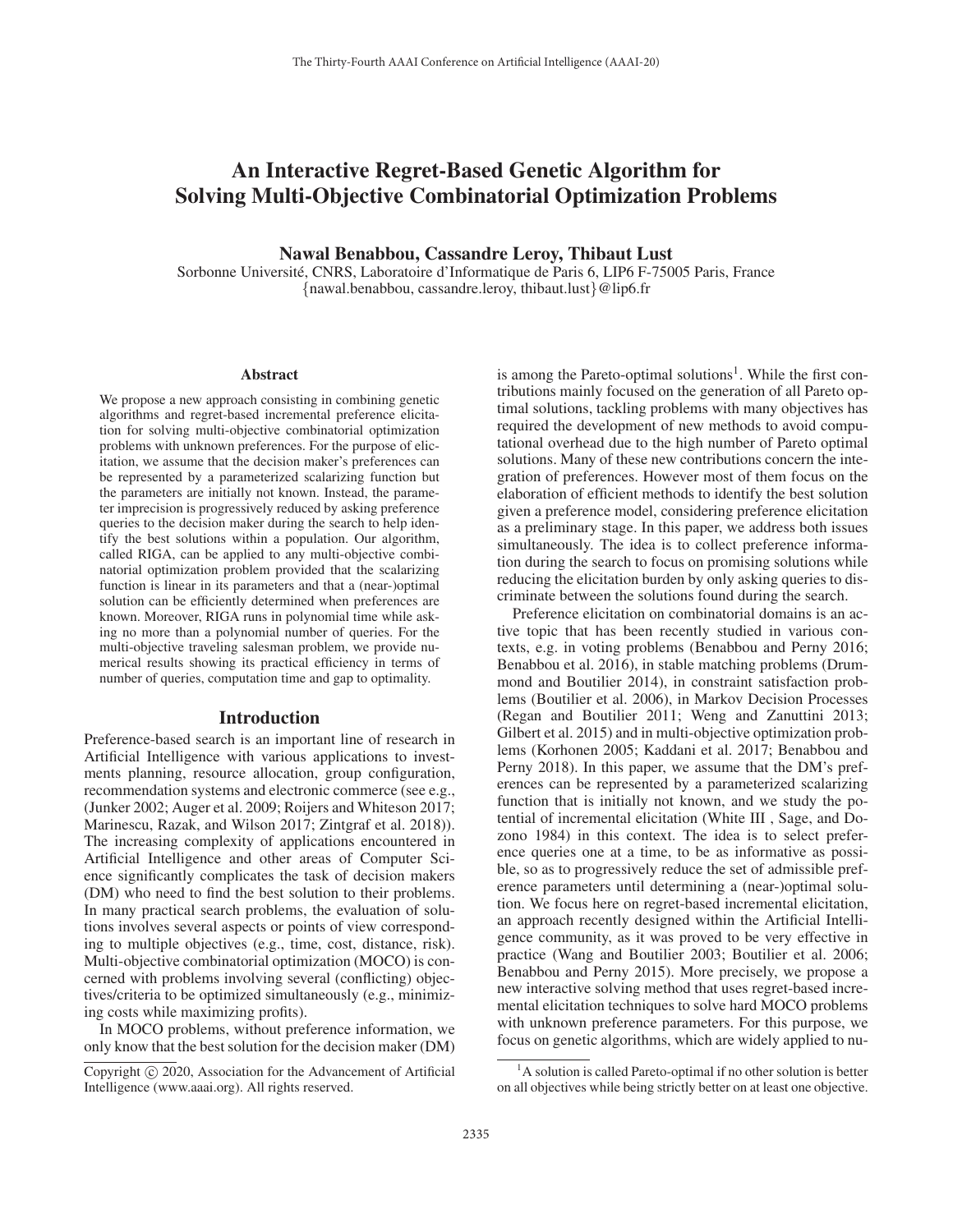merous hard combinatorial optimization problems.

The paper is organized as follows: Firstly, we conduct a literature overview on interactive genetic algorithms and regret-based solving methods. Secondly, we recall the general principle of incremental elicitation driven by the minimax regret decision criterion. Thirdly, a new regret-based interactive genetic algorithm is proposed and illustrated on a small instance of the Multi-objective Traveling Salesman Problem (MTSP). Finally, we provide numerical tests showing its practical efficiency, comparing its performances with that of several existing methods.

### Related Works

In the past decade, integrating preferences into genetic algorithms has become increasingly popular, see e.g., (Branke et al. 2008; Xin et al. 2018). Due to the high number of different interactive methods that has been developed, (Xin et al. 2018) have recently established a taxonomy identifying the important factors to differentiate these methods. Four essential design factors are defined: interaction pattern (how the interaction with the DM is scheduled during the run), preference information (how the preference information is obtained from the DM), preference model (utility function, dominance relation or decision rules), and search engine (how the interesting solutions are produced, e.g. mathematical programming techniques or heuristics).

For the new method developed in this paper, the interaction with the DM is done during the run, the preference information is retrieved from pairwise comparisons, the preference model is a utility function and the search engine can be both mathematical programming techniques or heuristics. To the best of our knowlegde, the existing methods that share the same factors are: the Interactive Evolutionary Metaheuristic (IEM) (Phelps and Köksalan 2003), the interactive Pareto Memetic Algorithm (IPMA) (Jaszkiewicz 2004), the Progressively Interactive Evolutionary Multi-Objective approach using Value Functions (PI-EMOVF) (Deb et al. 2010), the Necessary-preference-enhanced Evolutionary Multi-objective Optimizer (NEMO) (Branke et al. 2015), the Brain-Computer Evolutionary Multi-objective Optimization Algorithm (BC-EMOA) (Battiti and Passerini 2010) and the interactive evolutionary multi-objective algorithm with preference model called INSPM (Pedro and Takahashi 2014). However, all but the first two of these methods are adaptations of NSGA-II (Deb et al. 2002), which is the reference algorithm for solving continuous multi-objective problems, and they have not been tested in MOCO problems. The first two methods only consider utility functions based on linear or Chebyshev aggregation. In IEM, linear programming techniques are used to learn the parameters of the utility function, whereas an internal genetic algorithm is employed in IPMA. In (Jaszkiewicz 2004), IEM and IPMA were directly compared and IPMA achieved better results on the considered MSTP instances. IPMA follows the classical steps of genetic algorithms while generating pairwise comparison queries periodically to reduce the set of possible utility functions. The frequency of preference queries is controlled by a comparison probability, which is progressively reduced during the search. Instead, our algorithm uses

regret-based incremental elicitation techniques developed in the AI community to select informative preference queries and generate promising solutions during the search. As a result, our method generates at most 26 queries on existing MTSP instances with 300 cities and 7 objectives (see the numerical section) whereas IPMA needs between 30 and 60 queries on smaller instances (150 cities and 6 objectives). Moreover, we propose to apply the crossover and mutation operators on the preference parameters instead of solutions to better cover the space of admissible utility functions.

Recently it has been proposed to combine search and regret-based incremental elicitation by asking preference queries during the construction of the (near-)optimal solution (Benabbou and Perny 2015). The basic principle consists in constructing the optimal solution from optimal subsolutions using the available preference information, asking new preference information only when necessary. In this paper, we explore another way by considering nonconstructive algorithms. More precisely, we introduce an interactive genetic algorithm that uses incremental elicitation techniques to select individuals from populations. The main novelty is to make use of metaheuristics instead of constructive algorithms, which enables to tackle preferencebased combinatorial optimization problems for which no efficient exact algorithm is known. Moreover, the combination of preference elicitation and genetic algorithms has several specific advantages. First, preference queries only involve complete feasible solutions. This provides at least two advantages: 1) solutions are easier to compare, and 2) no independence assumption is required in the definition of preferences. The latter point is of special interest when preferences are represented by *non-linear* decision models because the cost of partial solutions is often a poor predictor of the actual cost of their extensions. Another interest of combining regret-based incremental elicitation and genetic algorithms is to produce interactive methods with performance guarantees: the proposed method 1) generates no more than a polynomial number of queries when the population size and number of generations are polynomial (as preference information is only used to discriminate between solutions within a population), and 2) runs in polynomial time for MOCO problems that can be solved (exactly or approximately) in polynomial time when preference are known.

More recently, it has been proposed to combine search and regret based incremental elicitation in a different way (Benabbou and Lust 2019). The idea is to identify informative queries by exploiting the extreme points of the polyhedron representing the admissible preference parameters; this new method is called IEEP for Incremental Elicitation based one Extreme Points. Our algorithm and IEEP are both general in the sense that they can be applied to any MOCO problem, provided that the scalarizing function is linear in its parameters (e.g., a weighted sum, a Choquet integral) and that a (near-)optimal solution can be efficiently determined when preferences are known. However, these two methods give different performance guarantees: IEEP is an exact exponential time method that may generate an exponential number of queries, whereas our method is a poly-time heuristic that asks no more than a polynomial number of queries. These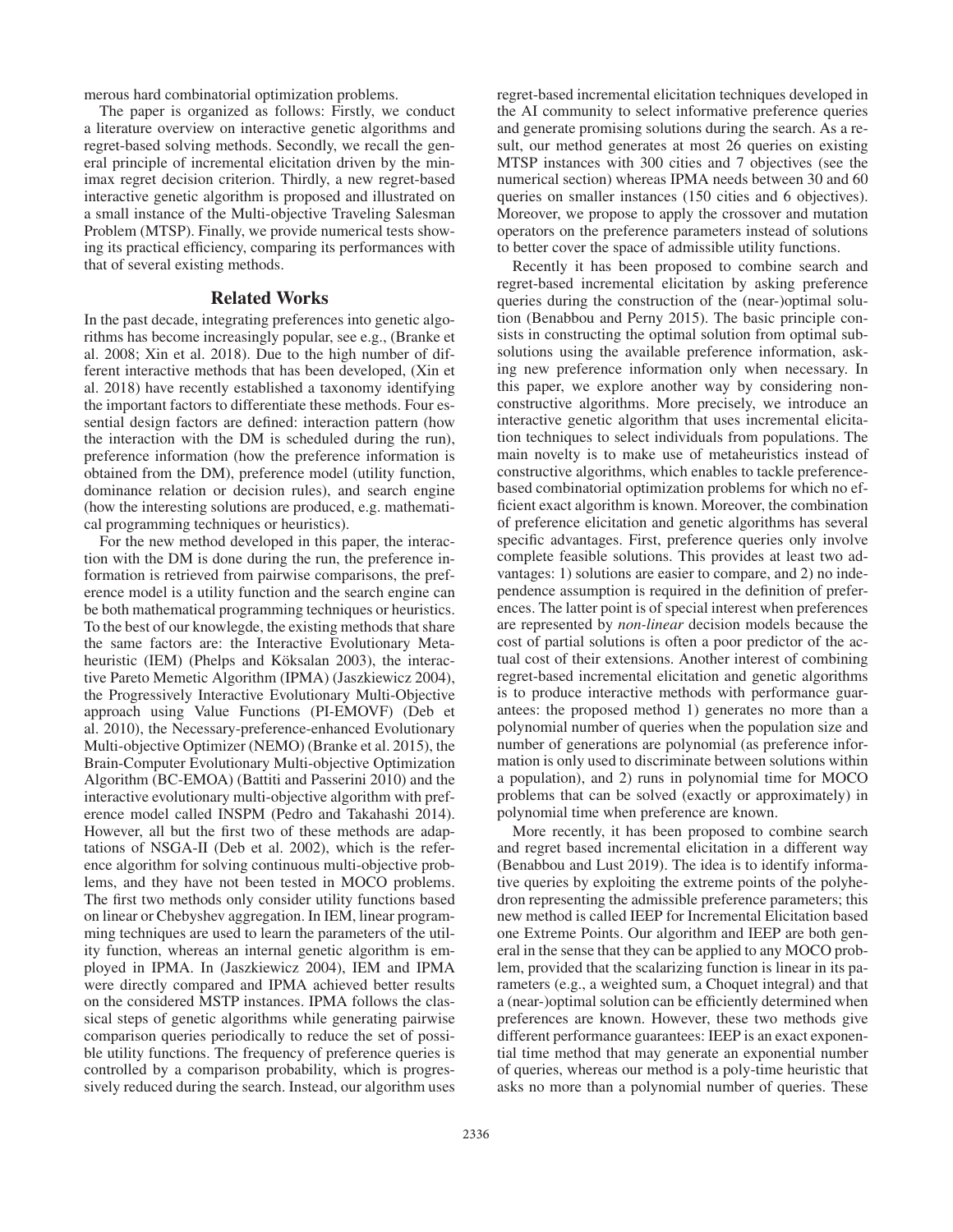two procedures will be compared in the numerical section.

## Background and Notations

In this paper, we consider a general MOCO problem with  $n$ objective functions  $y_i, i \in \{1, \ldots, n\}$ , to be minimized. In this problem, any solution  $x \in \mathcal{X}$  is associated with a performance vector  $y(x)=(y_1(x),...,y_n(x)) \in \mathbb{R}^n$ , where X is the feasible set in the decision space and  $y_i(x)$  is the evaluation of  $x$  on the  $i$ -th objective.

Here we assume that the DM's preferences over solutions can be represented by a scalarizing function  $f_{\omega}$  that is linear in its parameters  $\omega$  (e.g., weighted sums, Choquet integrals). Formally,  $x \in \mathcal{X}$  is preferred to  $x' \in \mathcal{X}$  iff  $f_{\omega}(y(x)) \le$ <br> $f_{\omega}(y(x'))$  We also assume that parameters  $\omega$  are initially  $f_{\omega}(y(x'))$ . We also assume that parameters  $\omega$  are initially not known. Instead, we are given a (possibly empty) set  $\Theta$ not known. Instead, we are given a (possibly empty) set Θ of preference statements of type  $(a, b) \in \mathbb{R}^n \times \mathbb{R}^n$ , meaning that the DM prefers vector a to vector b. Given  $\Theta$ , we consider the set  $\Omega_{\Theta}$  of all parameters  $\omega$  that are compatible with  $\Theta$  the set of available preference information. Formally, we have  $\Omega_{\Theta} = {\omega : \forall (a, b) \in \Theta, f_{\omega}(a) \leq f_{\omega}(b)}$ . Since  $f_{\omega}$  is linear in its parameters  $\omega$ , we can assume that  $\Omega_{\Theta}$  is a convex polyhedron without loss of generality.

To make decisions with partial preference information, we use the minimax regret criterion (MMR) defined using pairwise max regrets (PMR) and max regrets (MR) as follows:

**Definition 1** For any two solutions  $x, x' \in \mathcal{X}$ :  $PMR(x, x', \Omega_{\Theta}) = \max_{\omega \in \Omega_{\Theta}} \{f_{\omega}(y(x)) - f_{\omega}(y(x'))\}$ <br>  $MR(x, X, \Omega_{\Theta}) = \max_{\omega \in X} PMR(x, x', \Omega_{\Theta})$  $MR(x, \mathcal{X}, \Omega_{\Theta}) = \max_{x' \in \mathcal{X}} PMR(x, x', \Omega_{\Theta})$ <br> $MMR(\mathcal{X}, \Omega_{\Theta}) = \min_{x \in \mathcal{X}} MR(x, \mathcal{X}, \Omega_{\Theta})$  $MMR(\mathcal{X}, \Omega_{\Theta}) = \min_{x \in \mathcal{X}} MR(x, \mathcal{X}, \Omega_{\Theta})$ 

The set  $\arg \min_{x \in \mathcal{X}} MR(x, \mathcal{X}, \Omega_{\Theta})$  is the set of all optimal solutions according to the minimax regret decision criterion. Recommending any of these solutions allow to minimize the worst-case loss; in particular, these solutions are necessarily optimal according to the DM's preferences when  $MMR(X, \Omega_{\Theta})=0$  holds.

Note that  $MMR(\mathcal{X}, \Omega_{\Theta})$  can only decrease when adding new preference information in Θ. This observation has led to the following elicitation approach: reduce the parameter imprecision by iteratively asking queries to the DM until the value  $MMR(\mathcal{X}, \Omega_{\Theta})$  drops below a given threshold  $\delta \geq 0$  representing the maximum allowable gap to optimality (Boutilier et al. 2006); if we set  $\delta = 0$ , then we obtain the (optimal) preferred solutions at the end of the execution. This approach, sometimes referred to as *regretbased incremental elicitation*, was efficiently used in various decision contexts, such as multicriteria decision making and voting problems (e.g., (Lu and Boutilier 2011; Benabbou, Perny, and Viappiani 2017)).

# A Regret-Based Incremental Genetic Algorithm

To implement the regret-based incremental elicitation approach, one need to compute the value  $MMR(\mathcal{X}, \Omega_{\Theta})$  at every iteration step of the procedure. For MOCO problems, this may induce prohibitive computation times since it may require to compute the pairwise max regrets for all pairs of

### Algorithm 1 : Regret-Based Incremental Genetic Algorithm

IN  $\downarrow$  δ: threshold; Θ: a set of preference statements;  $f_\omega$ : a scalarizing function with unknown parameters  $\omega$ . **OUT**  $\uparrow$ : a solution in X. - -| Initialization of the admissible parameters:  $\Omega_{\Theta} \leftarrow {\omega : \forall (a, b) \in \Theta, f_{\omega}(a) \leq f_{\omega}(b)}$ - -| Generation of the initial population:  $P \leftarrow$  ComputeExtremePoints( $\Omega_{\Theta}$ ) - -| Genetic Algorithm: for 1 to  $M$  do  $P \leftarrow P \cup \text{Crossover&\text{Mutation}(P, S, \mu)}$ while  $MMR(X_P, \Omega_\Theta) > \delta$  do  $-$ | Ask the DM to compare two solutions in  $X_P$ :  $(x, x') \leftarrow \mathsf{Query}(X_P)$ <br>- - Undate preference i - -| Update preference information:  $\Theta \leftarrow \Theta \cup \{(y(x), y(x'))\}$ <br>  $\Omega_{\Theta} \leftarrow \{\omega : \forall (a, b) \in \Theta \}$  $\Omega_{\Theta} \leftarrow {\omega : \forall (a, b) \in \Theta, f_{\omega}(a) \leq f_{\omega}(b)}$ end while - -| Move to the next population:  $x^* \leftarrow \arg \min_{x \in X_P} MR(x, X_P, \Omega_\Theta)$  $P \leftarrow$  Selection $(x^*, P)$ end for return x<sup>∗</sup>

distinct solutions in  $X$  (see Definition 1). Therefore, we propose instead to combine search and regret-based incremental elicitation to reduce both computation times and number of preference queries. More precisely, we now introduce an interactive genetic algorithm that uses regret-based incremental elicitation techniques to select individuals from populations. Our algorithm, called RIGA for *Regret-based Incremental Genetic Algorithm*, follows the traditional scheme of genetic algorithms but differs in the following way:

- Our populations P are composed of pairs  $(\omega, x_{\omega})$ , where  $\omega$  is a possible instance of the preference parameters and solution  $x_{\omega}$  is  $f_{\omega}$ -optimal (or almost).
- The crossover and mutation operators are applied on parameter instances not on solutions.

More precisely, RIGA takes as input a MOCO problem, a threshold  $\delta \geq 0$ , a scalarizing function  $f_{\omega}$  with unknown parameters  $\omega$  and an initial set  $\Theta$  of preference statements. It proceeds as follows (see Algorithm 1):

Initial Population. To generate the initial population, we have to generate a set of possible preference parameters  $\omega$ and then determine a solution  $x_{\omega}$  that is (near-)optimal for the *precise* scalarizing function  $f_{\omega}$  using an existing solving algorithm. These parameters could be generated uniformly at random but instead we propose to use the extreme points of polyhedron  $\Omega_{\Theta}$  to better cover the feasible region.

Crossover and Mutation. As already mentioned, we perform crossovers and mutations on parameter vectors (not on solutions), and for every resulting parameter vector  $\omega$ , we proceed as follows: we determine a solution  $x_{\omega}$  that is  $f_{\omega}$ -optimal (or almost) using an existing efficient solving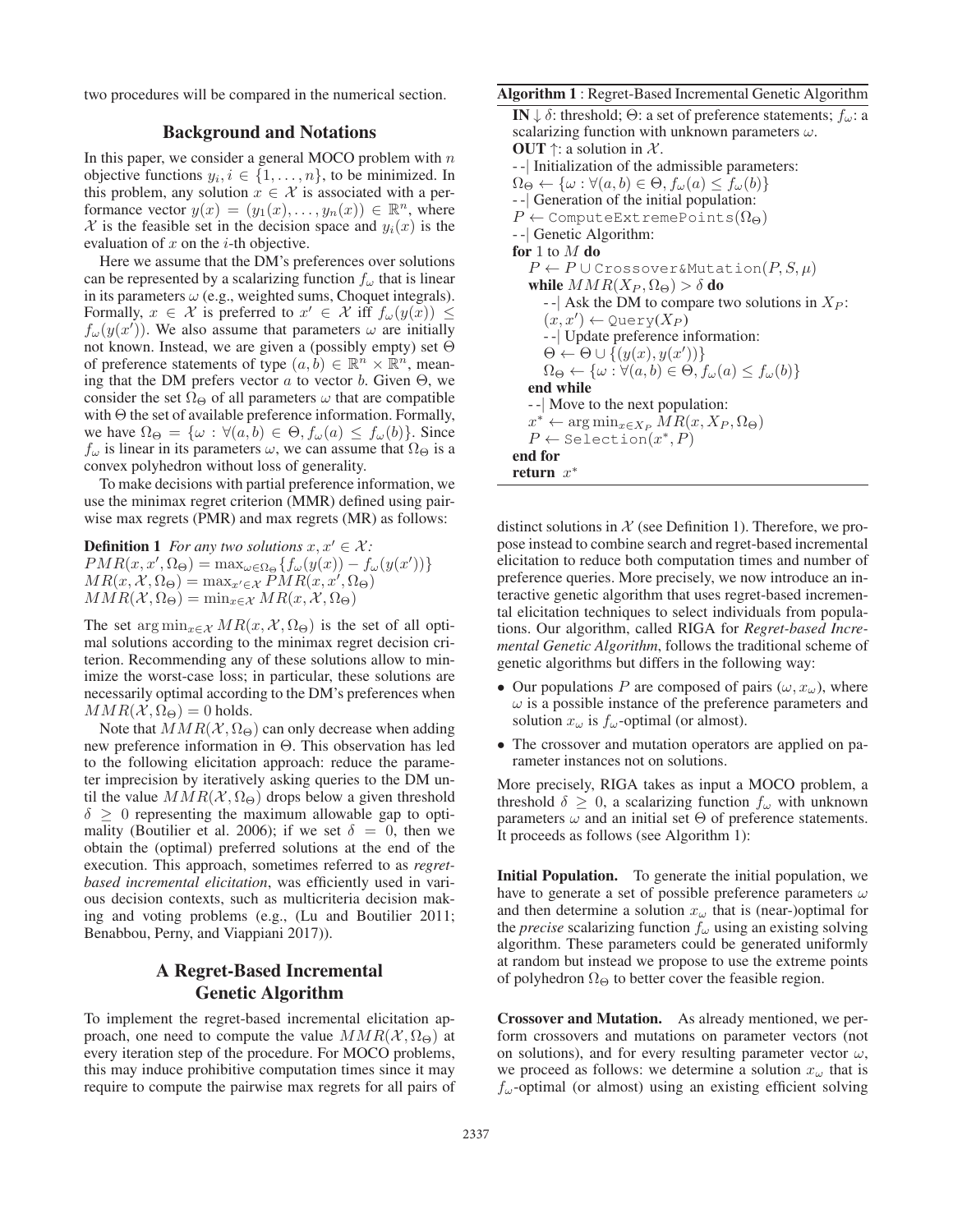method, and then we add the pair  $(\omega, x_{\omega})$  in population P. To obtain a population of the desired size (say  $S$ ), we create new parameter vectors by means of convex combinations of parameter vectors in P. This crossover operator is of particular interest in optimization problems with imprecise preference parameters because it only generates new admissible parameters from admissible parameters. In our experiments, we create a new parameter vector  $\omega$  from two parameter vectors  $\omega', \omega''$  in P as follows:  $\omega = \lambda \omega' + (1 - \lambda) \omega''$  where  $\lambda \in (0, 1)$  is generated uniformly at random. Then given a  $\lambda \in (0, 1)$  is generated uniformly at random. Then, given a mutation rate  $\mu$ , we perform Gaussian mutations on single objectives which yield very good results, but more sophisticated mutation operators would be worth investigating.

**Selection.** To create the new generation, we select  $K$ promising pairs from population  $P$  as follows:

- First, we determine a (near-)optimal solution in population P by means of regret-based incremental elicitation. More precisely, let  $X_P$  be the set of all solutions in  $P$ . While  $MMR(X_P, \Omega_\Theta) > \delta$ , the DM is asked to compare two solutions  $x, x' \in X_P$  and the set  $\Omega_{\Theta}$  of admissible parameters is undated by inserting the linear constraint ble parameters is updated by inserting the linear constraint  $f_{\omega}(x) \le f_{\omega}(x')$  (or  $f_{\omega}(x) \ge f_{\omega}(x')$  depending on her<br>answer). Once  $MMR(X_D, \Omega_O)$  drops below  $\delta$  we select answer). Once  $MMR(X_P, \Omega_\Theta)$  drops below  $\delta$ , we select a solution that is optimal for the minimax regret criterion, i.e. a solution  $x^*$  in  $\arg \min_{x \in X_P} MR(x, X_P, \Omega_\Theta)$ .
- Then, we compute the distance in objective space between x and  $x^*$  for every pair  $(\omega, x)$  in P and we select the K pairs that minimize the distance to breed the next generation. In our experiments, we use the Euclidean distance but other distances would be worth investigating.

Termination. RIGA stops after M steps and returns a solution arbitrary chosen in  $\arg \min_{x \in X_P} MR(x, X_P, \Omega_\Theta)$ , where  $P$  is the last generated population.

Computation Times and Number of Preference Queries. Our algorithm has different tunable parameters:  $S$  the size of the population (generated by crossovers and mutations),  $K < S$  the number of pairs selected for the next generation and  $M$  the number of iterations steps. For any MOCO problem with existing solving methods that run in polynomial time (in the problem size), we can ensure that RIGA also runs in polynomial time and asks no more than a polynomial number of queries by carefully setting these tunable parameters. More precisely, if  $S$  the size of the population is also polynomial, then the selection step will generate at most  $S<sup>2</sup>$  comparison queries in order to determine  $x^*$  the preferred solution in the population. Then it is sufficient that M the number of iteration steps be also polynomial to obtain the desired performance guarantees. To give an example, for the MTSP with a weighted sum, we can solve PMRoptimization problems using linear programming and apply the Lin-Kerninghan heuristic (Lin and Kernighan 1973) to efficiently solve the corresponding MOCO problem with precise preferences.

For illustration purposes, we now present an execution of our algorithm on a small MTSP instance:

Example 1 *Consider the instance of the MTSP depicted in Figure 1, which includes* 6 *vertices and* <sup>n</sup> = 3 *additive cost functions to be minimized. In this optimization problem, the set* X *of feasible solutions is the set of all Hamiltonian cycles, i.e. cycles that include every node exactly once. We assume here that the DM's preferences over Hamiltonian cycles can be represented by a weighted sum with the hidden weight*  $\omega^* = (0.2, 0.1, 0.7)$ *. We now apply RIGA on this instance with*  $\delta = 0$ *,*  $S = 4$ *,*  $K = 2$ *,*  $M = 2$ *.* 



Figure 1: A MTSP instance with 6 vertices and 3 objectives.

*We start the procedure with an empty set of preference statements (i.e.*  $\Theta = \emptyset$ ); hence  $\Omega_{\Theta}$  *the set of preference parameters is formally defined by:*

$$
\Omega_{\Theta} = \{ \omega = (\omega_1, \omega_2, \omega_3) \in (0, 1)^3 \mid \omega_1 + \omega_2 + \omega_3 = 1 \}.
$$

*In Figure 2, polyhedron*  $\Omega_{\Theta}$  *is represented by the triangle ABC in the space*  $(\omega_1, \omega_2)$ *;*  $\omega_3$  *is implicitly defined by the constraint*  $\omega_3 = 1 - \omega_1 - \omega_2$ .



Figure 2: Initial set  $\Omega_{\Theta}$ .

Initial population: *We generate the initial population by determining one optimal solution for every extreme point of polyhedron*  $\Omega_{\Theta}$ *. For this problem, we have*  $P = \{(\omega^A \tau^A)(\omega^B \tau^B)(\omega^C \tau^C)\}$  *where*  $\omega^A = (0, 0, 1)$  $\{(\omega^A, x^{\tilde{A}}), (\omega^B, x^B), (\omega^C, x^C)\}\$  where  $\omega^A = (0, 0, 1),$ <br> $\omega^B = (0, 1, 0), \omega^C = (1, 0, 0),$   $y(x^A) = (23, 34, 26)$  $\omega^B = (0, 1, 0), \ \omega^C = (1, 0, 0), \ y(x^A) = (23, 34, 26),$ <br> $y(x^B) = (20, 30, 31),$  and  $y(x^C) = (17, 34, 34)$  $y(x^B) = (20, 30, 31)$ *, and*  $y(x^C) = (17, 34, 34)$ *.* 

First iteration step: *First, we must perform crossovers* and mutations to obtain a population of size  $S = 4$ ; since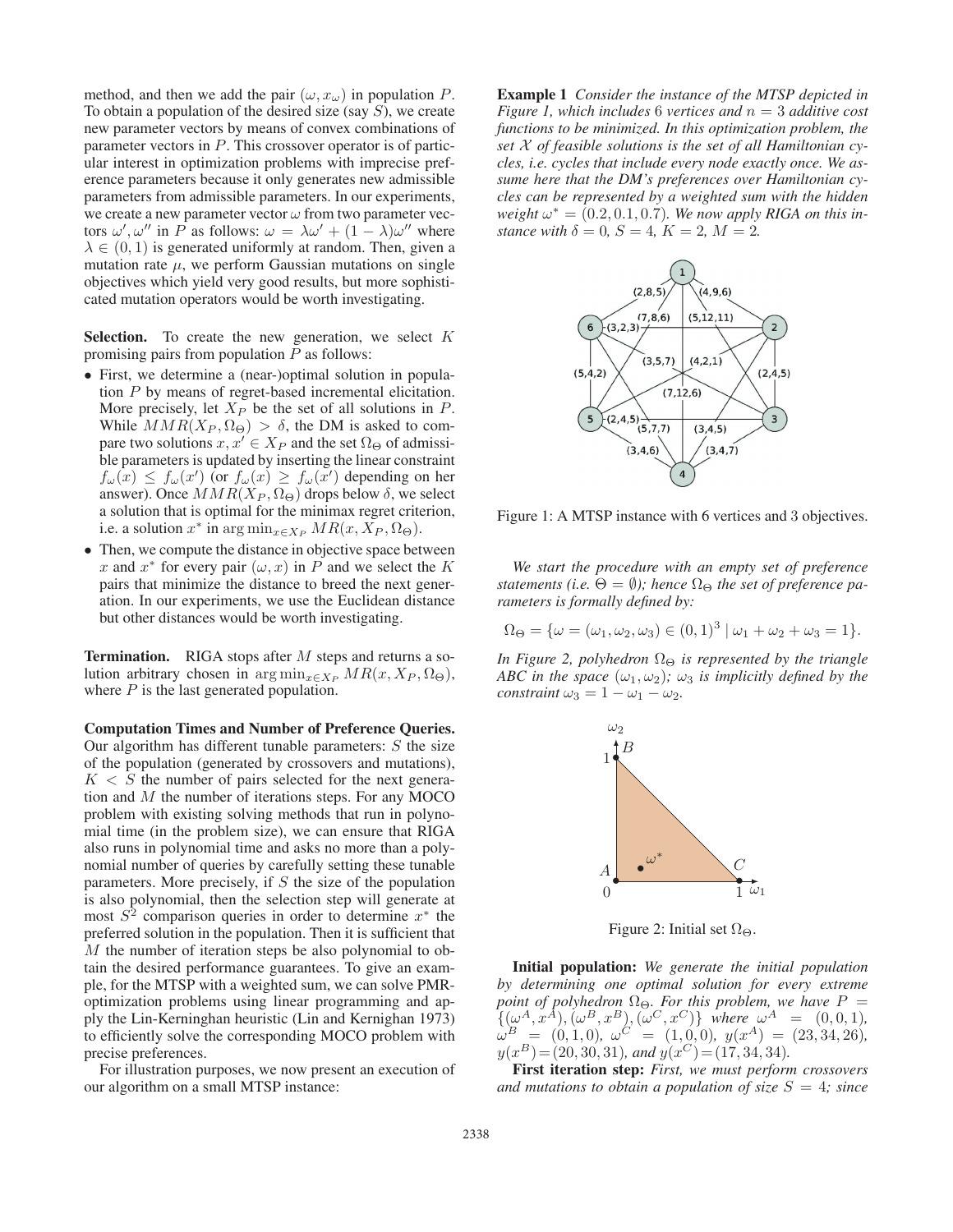<sup>|</sup>P<sup>|</sup> = 3*, we have to generate one more pair. Assume that vector*  $\omega' = (0.05, 0.45, 0.5)$  *is generated by RIGA*<br>*by applying the crossover operator on*  $\omega^B = (0, 1, 0)$  and *by applying the crossover operator on*  $\omega^B = (0, 1, 0)$  *and*  $\omega^A = (0, 0, 1)$  *and then performing a Gaussian mutation on the first objective. Then, weighted sum* fω- *is optimized by RIGA, resulting in the generation of solution* x- *whose cost vector is*  $(21, 32, 27)$  *and the insertion of*  $(\omega', x')$  *in* P.<br>*Now the selection step begins. We must ask preferent* 

*Now the selection step begins. We must ask preference queries to the DM until*  $MMR(X_P, \Omega_\Theta) \leq \delta = 0$ *, where*  $\bar{X}_P = (x^A, x^B, x^C, x')$ . Since  $\bar{M}MR(\bar{X}_P, \Omega_\Theta) = 4 > 0$ , we ask the DM to compare two solutions in  $X_P$ , say  $x^A$ *we ask the DM to compare two solutions in*  $\dot{X}_P$ *, say*  $x^A$ *and*  $x^B$ *. Since*  $f_{\omega^*}(y(x^B)) = 28.7 > f_{\omega^*}(y(x^A)) =$ 26.2, the DM answers: "solution  $x^A$  is better than solu*tion*  $x^B$ . Then  $\Theta$  *the set of preference statements is up-*<br>*dated by adding the pair*  $(u(x^A) u(x^B))$ ; *thus we have dated by adding the pair*  $(y(x^A), y(x^B))$ ; thus we have  $\Theta = \{((23, 34, 26), (20, 30, 31))\}$ . Moreover,  $\Omega_{\Omega}$  the set of  $\Theta = \{((23, 34, 26), (20, 30, 31))\}$ *. Moreover,*  $\Omega_{\Theta}$  the set of *admissible parameters is restricted by imposing the linear constraint*  $f_{\omega}(y(x^A)) \leq f_{\omega}(y(x^B))$ , *i.e.*  $\omega_2 \leq \frac{5}{9} - \frac{8}{9}\omega_1$ .<br>Now  $\Omega_{\Theta}$  is represented by the triangle ADE in Figure 3 *Now*  $\Omega_{\Theta}$  *is represented by the triangle ADE in Figure 3.* 



Figure 3:  $\Omega_{\Theta}$  after 1 query.

*Since we have*  $MMR(X_P, \Omega_\Theta) = 0.75 > 0$ *, the DM is asked again to compare two solutions in*  $X_P$ *, say*  $x^A$  *and*  $x^C$ *. Here the DM prefers solution*  $x^A$  *to solution*  $x^C$  *since we have*  $f_{\omega^*}(y(x^C)) = 30.6 > f_{\omega^*}(y(x^A)) = 26.2$ *. Therefore we must perform the following updates: we add the pair*  $((23, 34, 26), (20, 30, 31))$  *to*  $\Theta$  *and we restrict*  $\Omega_{\Theta}$  *by imposing the linear constraint*  $f_{\omega}(y(x^A)) \leq f_{\omega}(y(x^C))$ *, i.e.*  $\omega_2 \leq 1 - \frac{7}{4}\omega_1$  (see Figure 4 where polyhedron  $\Omega_{\Theta}$  is repre-sented by ADFG).



Figure 4:  $\Omega_{\Theta}$  after 2 queries.

*Now we have*  $MMR(X_P, \Omega_\Theta) = MR(x^A, X_P, \Omega_\Theta) =$ 

 $0 ≤ δ$ *. We move to the next population:*  $x^* = x^A$  *and as* <sup>K</sup> = 2 *we need to select one more pair. The closest solution* according to the Euclidean distance is  $x'$  and thus we have  $P = \{(\omega^A, x^a), (\omega', x')\}.$ <br>**Second iteration step** 

**Second iteration step:** *Since*  $|P| = 2$  *and*  $S = 4$ *, we need to generate two more pairs. Assume that we obtain*  $(0.08, 0.4, 0.52)$  *and*  $(0.01, 0.1, 0.89)$  *by applying the crossover operator on*  $\omega^A$  *and*  $\omega'$ *, and then performing a mutation on the resulting vectors. We then optimize the corresponding weighted sums and we obtain so*lutions  $x''$  and  $x'''$  whose cost vectors are  $y(x'')$ *whose cost vectors are*  $y(x'') = (21, 32, 27)$  *and*  $y(x''') = (23, 34, 26)$ *. Hence we have*  $P = ((\omega^A x^A) (\omega' x') (\omega'' x'') (\omega''' x'''))$  *Since have*  $P = ((\omega^A, x^A), (\omega', x'), (\omega'', x''), (\omega''', x'''))$ . Since<br>  $MMB(X, D) = MR(x^A, X, D) = 0 \le \delta$  no  $MMR(X_P, \Omega_{\Theta}) = MR(x^A, X_P, \Omega_{\Theta}) = 0 \leq \delta$ , no<br>questions are needed at this step. This step ends by setting *questions are needed at this step. This step ends by setting*  $\bar{x}^* = x^a$  and  $P((\omega^A, x^A), (\omega^{\prime\prime\prime}, x^{\prime\prime\prime})).$ <br>Thus after two generations RIGA s

*Thus, after two generations, RIGA stops by returning the solution*  $x^* = x^A$  *(corresponding to cycle*  $1 - 4 - 3 - 2 - 4$ 5 <sup>−</sup> 6 <sup>−</sup> 1*) which is actually the optimal solution according to the DM's preferences. Note that only two preference queries were needed to discriminate between the* 60 *feasible solutions (among which 10 are Pareto-optimal).*

## Experimental Results

In this section, we provide numerical results aiming to estimate the performance of RIGA in terms of computation time (given in seconds), number of queries and gap to optimality (expressed in terms of percentage from the optimal solution). In our experiments, we use existing Euclidean instances of the MTSP with 50 and 300 cities, and  $n = 3$  to 7  $objectives<sup>2</sup>$ .

The DM's Preferences. We first assume that the DM's preferences over solutions can be represented by a weighted sum  $f_{\omega}$  with imprecise weights, and we start with an empty set of preference statements; therefore we initially have  $\Omega_{\Theta} = \{ \omega \in \mathbb{R}^n_+ : \sum_{i=1}^n \omega_i = 1 \}.$  During the execution of RIGA, the answers to queries are simulated using a tion of RIGA, the answers to queries are simulated using a weighting vector  $\omega$  randomly generated before running the algorithm. This weighting vector is generated using the procedure presented in (Rubinstein 1982) so as to guarantee a uniform distribution of the weights.

Query Generation Strategy. Recall that, at each iteration step of RIGA algorithm, we ask preference queries to the DM until the inequality  $MMR(X_P, \Omega_\Theta) \leq \delta$  holds, where  $X_P$  is the set of all solutions in the current population P. Here queries are generated using the Current Solution Strategy (Boutilier et al. 2006): at each step, the DM is asked to compare a solution  $x \in X_P$  achieving the minimax regret to one of its adversary's choice (i.e. a solution in  $\arg \max_{y \in X_P} PMR(x, y, \Omega_{\Theta})$ ).

Implementation Details. Numerical tests were performed on a Intel Core i7-8550U CPU with 16 GB of RAM, with a program written in C++. PMR-optimizations are performed

<sup>2</sup> https://eden.dei.uc.pt/\textasciitildepaquete/tsp/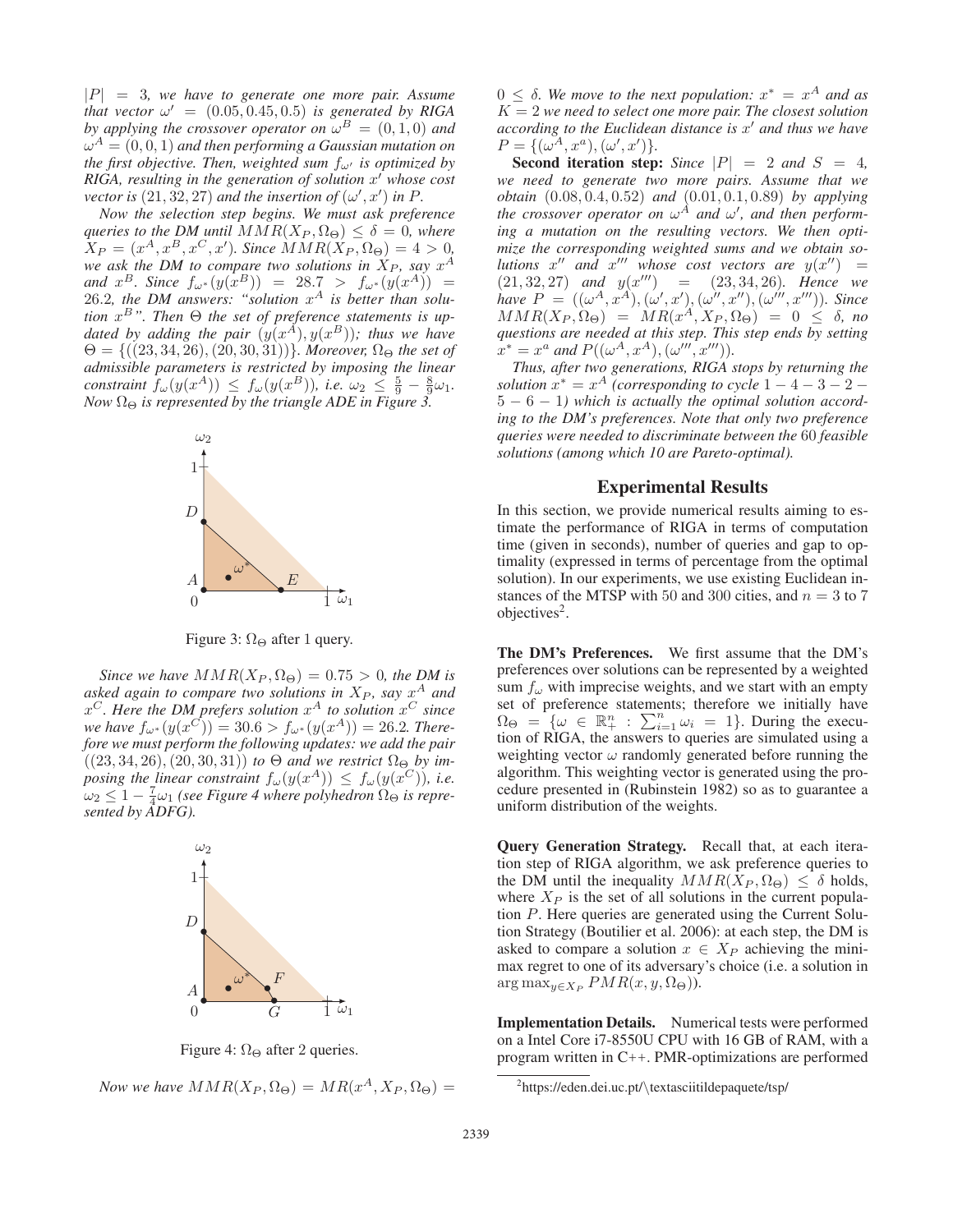by CPLEX Optimizer<sup>3</sup> and MTSP instances with precise weights are solved using the Lin-Kernighan heuristic from the Concorde website<sup>4</sup>. To generate the initial population, the library polymake<sup>5</sup> is used to determine the extreme points of polyhedron  $\Omega_{\Theta}$ .

In this section, we will compare the following regretbased solving procedures:

- RIGA: the proposed algorithm. Due to space constraint, we only give the results obtained with  $M = 15$  generations,  $S = 30$  solutions per iteration,  $K = 5$  solutions selected per iteration, and  $\delta = 0.1$ , which corresponds to the best results achieved by RIGA on these instances.
- RIGA $<sub>S</sub>$ : RIGA where genetic operators are directly ap-</sub> plied to solutions (instead of parameter vectors). Here we use single point crossovers and Gaussian mutations on single objectives.
- IEEP $_{\delta}$ : the exact solving method introduced in (Benabbou and Lust 2019) which returns a solution  $x \in \mathcal{X}$  such that  $MR(x, \mathcal{X}, \Omega_{\Theta}) \leq \delta$  holds at the end of the procedure.
- Two-Phase<sub> $\delta$ </sub>: a two-phase method which consists in reducing the size of the Pareto front by constructing a "wellrepresented" set (Jaszkiewicz 2018) and then applying the CSS strategy on this set until the minimax regret drops below threshold  $\delta \geq 0$ ; here we generate sets of size 3000.

In the following tables, the results are averaged over 100 runs and "/" means that the timeout (45 mins) is exceeded.

Firstly, we compare the performances of RIGA and  $RIGA<sub>S</sub>$  (see Tables 1-2). We observe that  $RIGA<sub>S</sub>$  generates very few preference queries (at most 5 against 26 for RIGA) and ends after only one minute (against three minutes for RIGA). This shows that  $RIGA<sub>S</sub>$  mainly produces solutions that are quite easy to discriminate without preference information (Pareto-dominated solutions); note that RIGA cannot produce Pareto-dominated solutions when using an exact solving method to generate new solutions during crossovers and mutations. Moreover,  $RIGA<sub>S</sub>$  induces an error that is much larger than that of RIGA (about 20% against at most 2%). Therefore, we can conclude that RIGA generates solutions that are more relevant according to the DM's maker preferences. Thus it seems more appropriate to apply genetic operators on possible parameters rather than applying them on feasible solutions for solving MOCO problems with unknown preference parameters.

| $\it{n}$ | time(s) | queries | error |
|----------|---------|---------|-------|
| 3        | 130.80  | 17.92   | 0.04  |
| 4        | 171.14  | 20.10   | 0.22  |
| 5        | 178.23  | 21.88   | 0.62  |
| 6        | 185.27  | 24.06   | 1.12  |
| $\tau$   | 202.23  | 25.54   | 1.97  |

Table 1: RIGA for the MTSP instances with 300 cities.

| $\boldsymbol{n}$         | time(s) | queries | error |
|--------------------------|---------|---------|-------|
| $\mathcal{F}$            | 53.08   | 2.01    | 18.78 |
| 4                        | 62.41   | 3.58    | 19.63 |
| $\overline{\mathcal{L}}$ | 65.21   | 3.76    | 21.29 |
| 6                        | 65.75   | 4.13    | 19.47 |
| 7                        | 67.50   | 4.89    | 21.09 |

Table 2:  $RIGA<sub>S</sub>$  for MTSP instances with 300 cities.

Secondly, we compare RIGA to IEEP $_{\delta}$ . We use two different tolerance thresholds:  $\delta = 0$  to obtain the optimal solution and  $\delta = 0.02$  to allow for the same error as RIGA (to be as fair as possible). In Table 3, we observe that computing the optimal solution is very costly both in terms of computation time (the timeout is exceeded for  $n > 5$ ) and number of preference queries (56 queries are needed for  $n = 5$ ). Then, when comparing Tables 1 and 4, we see that  $IEEP<sub>0.02</sub>$  is better than RIGA on the smaller instances ( $n = 3$  criteria) but RIGA outperforms  $IEEP<sub>0.02</sub>$  on the bigger instances; to give an example, for  $n = 7$  criteria, RIGA is significantly faster than  $IEEP<sub>0.02</sub>$  (12 times faster) and both procedures need no more than 26 queries to solve the problem.

| $n_{\rm}$ | time(s) | queries | error             |
|-----------|---------|---------|-------------------|
| 3         | 156.76  | 19.77   |                   |
| 4         | 445.69  | 34.00   | $\mathbf{\Omega}$ |
| 5         | 1817.68 | 56.30   | $\mathbf{\Omega}$ |
| 6         |         |         |                   |
|           |         |         |                   |
|           |         |         |                   |

Table 3: IEEP $_0$  for MTSP instances with 300 cities.

| $\boldsymbol{n}$ | time(s) | queries | error |
|------------------|---------|---------|-------|
| $\mathcal{R}$    | 50.46   | 6.47    | 1.07  |
| 4                | 132.02  | 10.47   | 1.16  |
| 5                | 307.87  | 15.53   | 0.91  |
| 6                | 802.49  | 19.80   | 1.06  |
| 7                | 2336.73 | 25.67   | 0.94  |

Table 4:  $IEEP<sub>0.02</sub>$  for MTSP instances with 300 cities.

Thirdly, we compare RIGA to Two-Phase<sub>δ</sub> with  $\delta = 0.02$ (see Tables 1 and 5). In all the settings, RIGA outperforms Two-Phase $\delta$  in terms of computation time, number of queries and error<sup>6</sup>. This illustrates the efficiency of interweaving search and regret-based elicitation for the determination of a near-optimal solution in combinatorial domains.

Finally, we give the results obtained by RIGA when assuming that the DM's preferences are represented by an ordered weighted averaging (OWA) operator (Yager 1988):

$$
f_{\omega}(x) = \sum_{i=1}^{n} \omega_i y_{(i)}(x)
$$

where  $\omega = (\omega_1, \dots, \omega_n) \in \mathbb{R}^n_+$  and (.) is a permutation sorting the components of  $u(x) = (u_1(x) - u_2(x))$  in sorting the components of  $y(x)=(y_1(x),...,y_n(x))$  in

<sup>3</sup> https://www.ibm.com/analytics/cplex-optimizer

<sup>4</sup> http://www.math.uwaterloo.ca/tsp/concorde

<sup>5</sup> http://polymake.org

<sup>&</sup>lt;sup>6</sup>Note that the error with TwoPhase<sub> $\delta$ </sub> may exceed 2% since it focuses on a subset of the Pareto front.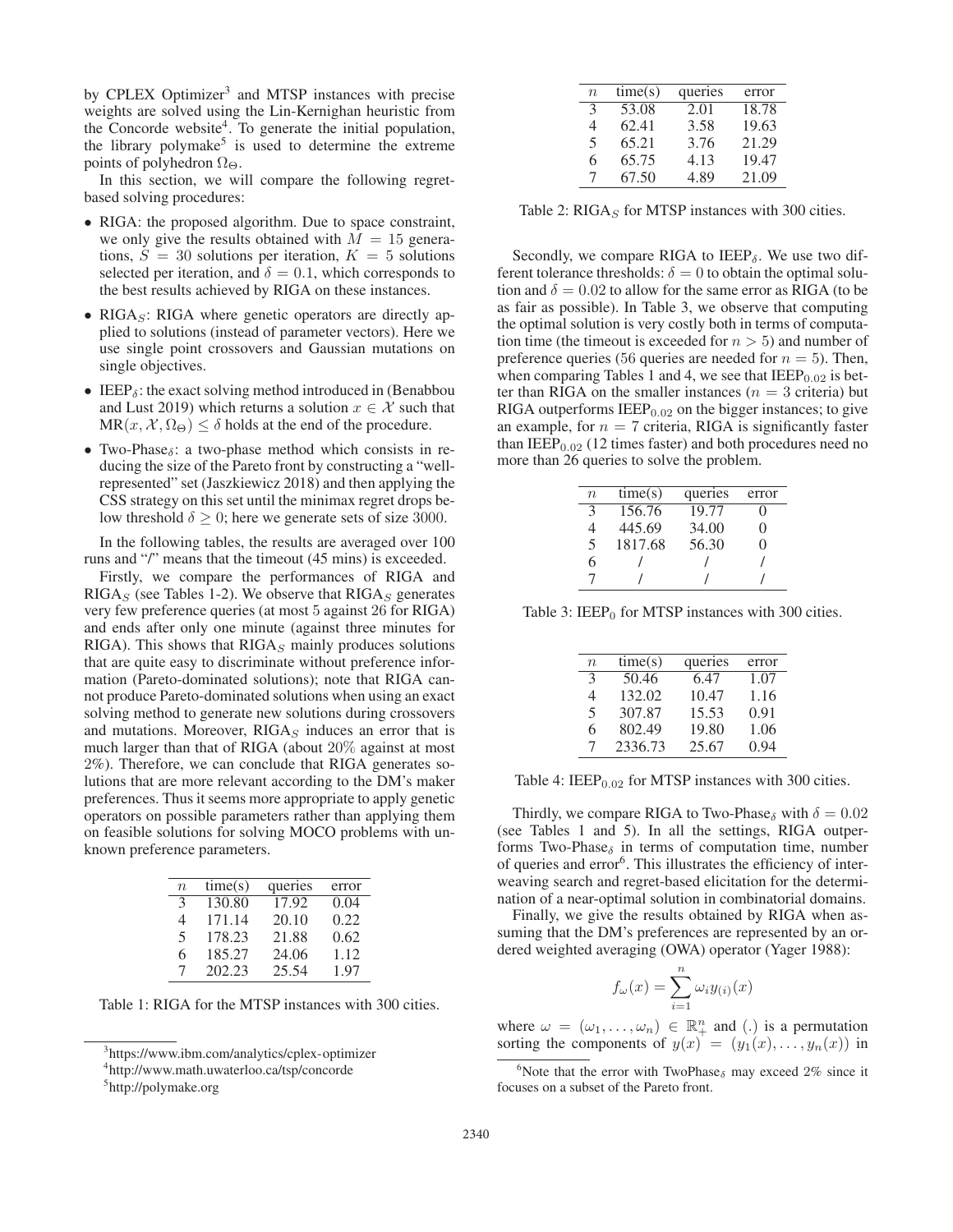| $\boldsymbol{n}$         | time(s) | queries | error |
|--------------------------|---------|---------|-------|
| 3                        | 182.17  | 11.55   | 0.67  |
| 4                        | 346.44  | 18.38   | 1.16  |
| $\overline{\mathcal{L}}$ | 422.79  | 24.16   | 1.48  |
| 6                        | 542.82  | 31.86   | 2.78  |
| 7                        | 546.18  | 36.02   | 3.78  |

Table 5: Two-Phase $_{0.02}$  for MTSP instances with 300 cities.

decreasing order. Moreover, we use decreasing weights to model preferences for well-balanced solutions (as the larger weights are associated with the worst values). Since the OWA operator is not linear in  $y(x)$ , we cannot reduce the multi-objective TSP to a single-objective TSP. Therefore, to approximately solve the problem with known weights, we use a simple local search based on the 2-opt neighborhood function (Croes 1958). In addition, to solve the problem with known weights exactly (to be able to compute the error), we use a well-known linearization of the OWA operator with decreasing weights (see (Ogryczak and Sliwinski 2003)). Since solving the corresponding linear program is very costly in practice (more than two hours for 50 cities and  $n = 6$ ), we only provide the results for the MTSP instances with 50 cities and  $n$  ranging from 3 to 6 objectives. Results are averaged over 100 runs.

In Table 6, we observe that RIGA is very efficient both in terms of computation times and number of queries. Moreover, we see that the error is below 1% for all the instances. This shows that RIGA can also be used to solve multi-objective optimization problems with complex decision models, even for problems such that there is no efficient algorithm for the determination of the optimal solution with known preference parameters.

| $\boldsymbol{n}$ | time(s) | queries | error |
|------------------|---------|---------|-------|
| 3                | 42.92   | 15.50   | 0.89  |
| 4                | 39.26   | 15.80   | 0.65  |
| 5                | 40.91   | 15.47   | 0.83  |
| 6                | 44.13   | 15.63   | 0.88  |

Table 6: RIGA for MTSP instances with 50 cities and an OWA aggregation function.

### **Conclusion**

In this paper, we have proposed a general method based on genetic algorithms and regret-based preference elicitation (called RIGA) for solving hard multi-objective combinatorial optimization problems with imprecise preference parameters. Our interactive method makes use of regretbased incremental elicitation techniques to generate informative preference queries during the search. Moreover, one can ensure that RIGA asks no more than a polynomial number of queries (in the problem size) by simply limiting the size of the populations and the number of generations. Similarly, one can ensure that RIGA runs in polynomial time for MOCO problems that can be (approximately) solved in polynomial time when preferences are precisely known.

We have applied the proposed method on existing instances of the MTSP, considering two different aggregation functions: the weighted sum and the ordered weighted averaging operator. We have compared the performances achieved by RIGA on these instances with that of different regret-based interactive solving methods. In particular, the provided numerical results show that our method achieves better results than IEEP (the state-of-the-art regret-based incremental solving method for the MTSP) on the bigger instances (300 cities and more than 4 criteria). Overall, RIGA was shown to be very efficient in practice: it returned very high quality solutions (the error was always less than 2%) in a few minutes with a relatively small number of queries.

Our algorithm can be applied to any MOCO problem for which preferences are represented by an aggregation function that is linear in its parameters. The next step is to extend our approach to more complex decision models (e.g., Chebyshev functions) so as to enhance descriptive and perspective possibilities.

## Acknowledgements

This work was supported by the Paris Ile-de-France Region.

### References

Auger, A.; Bader, J.; Brockhoff, D.; and Zitzler, E. 2009. Articulating user preferences in many-objective problems by sampling the weighted hypervolume. In *GECCO '09*, 555– 562.

Battiti, R., and Passerini, A. 2010. Brain-computer evolutionary multiobjective optimization: A genetic algorithm adapting to the decision maker. *IEEE Trans. Evolutionary Computation* 14(5):671–687.

Benabbou, N., and Lust, T. 2019. A general interactive approach for solving multi-objective combinatorial optimization problems with imprecise preferences. In *SOCS'19*, 164–165.

Benabbou, N., and Perny, P. 2015. Incremental weight elicitation for multiobjective state space search. In *Proceedings of AAAI'15*, 1093–1098.

Benabbou, N., and Perny, P. 2016. Solving multi-agent knapsack problems using incremental approval voting. In *ECAI'16*, 1318–1326.

Benabbou, N., and Perny, P. 2018. Interactive resolution of multiobjective combinatorial optimization problems by incremental elicitation of criteria weights. *EURO journal on decision processes* 6:283–319.

Benabbou, N.; Di Sabatino Di Diodoro, S.; Perny, P.; and Viappiani, P. 2016. Incremental preference elicitation in multiattribute domains for choice and ranking with the Borda count. In *SUM'16*, 81–95.

Benabbou, N.; Perny, P.; and Viappiani, P. 2017. Incremental elicitation of Choquet capacities for multicriteria choice, ranking and sorting problems. *Artificial Intelligence* 246:152–180.

Boutilier, C.; Patrascu, R.; Poupart, P.; and Schuurmans, D. 2006. Constraint-based optimization and utility elicitation